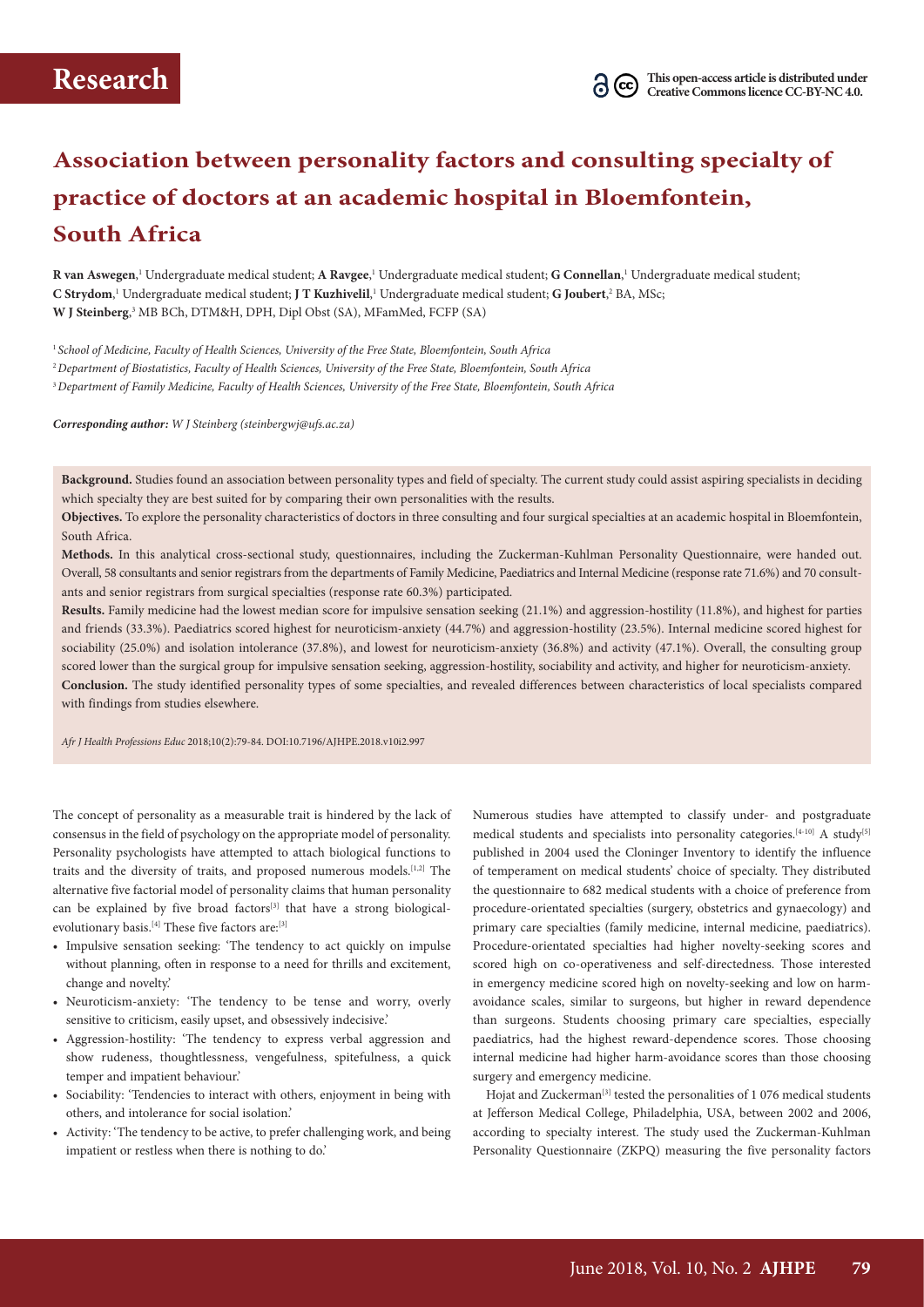## **Research**

mentioned above. It showed that those interested in surgical specialties had higher than average scores for impulsive sensation-seeking and aggressionhostility factors, and lower scores in the neuroticism-anxiety scale. Those interested in obstetrics and gynaecology were more often females and scored highest in neuroticism-anxiety. Those interested in hospital care scored lower on the sociability scale, while those interested in emergency medicine and surgery had high activity scores, especially compared with psychiatry students.

Many doctors and medical students are faced with the dilemma of whether to specialise. To specialise in a field of medicine is often a lifelong commitment – one that requires careful consideration. We believe that perceptions of the type of personalities of individuals in a specific specialty may influence the choice of specialty, and many of these perceptions may be based on stereotypes. The current study could assist aspiring specialists in deciding which specialty they are best suited for by comparing their own personalities with the results.

## **Objectives**

The aim of the study was to explore any association between the personality factors and consulting specialty of practice of doctors at an academic hospital in South Africa (SA) in 2014. Furthermore, to provide a broader context, the overall results for consulting and surgical groups are provided.

## **Methods**

### **Design and setting**

This was an analytical cross-sectional study conducted over 4 months, from August to November 2014, at an academic hospital in Bloemfontein, SA.

#### **Population and sampling strategy**

The target population consisted of 197 doctors working as senior registrars or consultants at 7 specialty departments at the academic hospital. The specialties were assigned to the 'consulting group' (family medicine, internal medicine and paediatrics) or the 'surgical group' (anaesthesiology, obstetrics and gynaecology, orthopaedic surgery and surgery). This article focuses mainly on the consulting group, which consisted of 81 doctors.

#### **Inclusion criteria**

Senior registrars (in their third or fourth year of the MMed degree) and specialist consultants, of all ages, who practised at the academic hospital were included. There were no exclusion criteria.

#### **Method of sample selection**

Convenience sampling of all consultants and senior registrars present at departmental meetings was performed, unless they declined. Completed questionnaires were retrieved at the meeting or from the departmental secretary if these were not completed at the meeting.

#### **Data collection**

The psychometric tool used in this study was the ZKPQ.[11] It measures five factors of personality: (*i*) impulsive sensation seeking; (*ii*) neuroticismanxiety; (*iii*) aggression-hostility; (*iv*) sociability; and (*v*) activity. Impulsive sensation seeking is subdivided into impulsivity and sensation seeking. Sociability is subdivided into parties and friends, and isolation intolerance, and activity is subdivided into work effort and general activity.

The ZKPQ, a valid self-report measure,<sup>[12]</sup> consists of 99 items in true/ false format. In addition to the ZKPQ, a section was added to the study questionnaire to capture demographic data such as age, gender and years in field of specialty. The questionnaire was available only in English.

#### **Pilot study**

Eight medical interns training at the academic hospital were included in the pilot study. A few minor adjustments were made to the questionnaire. The data collected were not included in the study.

#### **Data analysis**

Data were analysed by the Department of Biostatistics, Faculty of Health Sciences, University of the Free State (UFS), Bloemfontein. Results are presented as median percentages of the maximum result for each specific scale because of skew data distributions. For each scale, the score obtained was expressed as a percentage of the maximum total score applicable for that scale. If >20% of the questions for a specific scale were not answered, the participant's result for that scale was excluded from the results.

The ZKPQ includes a sixth scale, i.e. infrequency, which identifies participants who provide invalid test results by selecting responses that are unlikely to be true.[3] A comparison was made between results that excluded questionnaires with scores >30% on the infrequency scale and results that did not exclude questionnaires with scores >30%. A few differences were noted, but these were not significant enough to warrant the use of the results that excluded questionnaires.

Statistical analysis was performed using the non-parametric Mann-Whitney test, and 95% confidence intervals (CIs) for the median differences were calculated. Values  $p<0.05$  were considered statistically significant.

#### **Ethical approval**

The protocol was approved by the Ethics Committee of the Faculty of Health Sciences, UFS (ref. no. STUD no 28/2014). Permission to conduct the study was obtained from the heads of the academic departments, as well as from the head of clinical services at the academic hospital. Permission to use the ZKPQ in the study was given via email by Prof. Marvin Zuckerman (co-creator), along with the manual that was used to score each individual's results.

#### **Results**

The response rates from each consulting specialty and the overall consulting and surgical groups are shown in Table 1.

Family medicine was the consulting specialty with the highest median age (54 years) and duration of practice (14.5 years) (Table 2). All consulting specialties had higher medians than the surgical group (age: *p*<0.01;

| Table 1. Sample and population sizes |            |          |  |  |  |
|--------------------------------------|------------|----------|--|--|--|
| Sample                               | Population | Response |  |  |  |
| size, $n$                            | size, $n$  | rate, %  |  |  |  |
| 13                                   | 16         | 81.3     |  |  |  |
| 25                                   | 37         | 67.6     |  |  |  |
| 20                                   | 28         | 71.4     |  |  |  |
| 58                                   | 81         | 71.6     |  |  |  |
| 70                                   | 116        | 60.3     |  |  |  |
|                                      |            |          |  |  |  |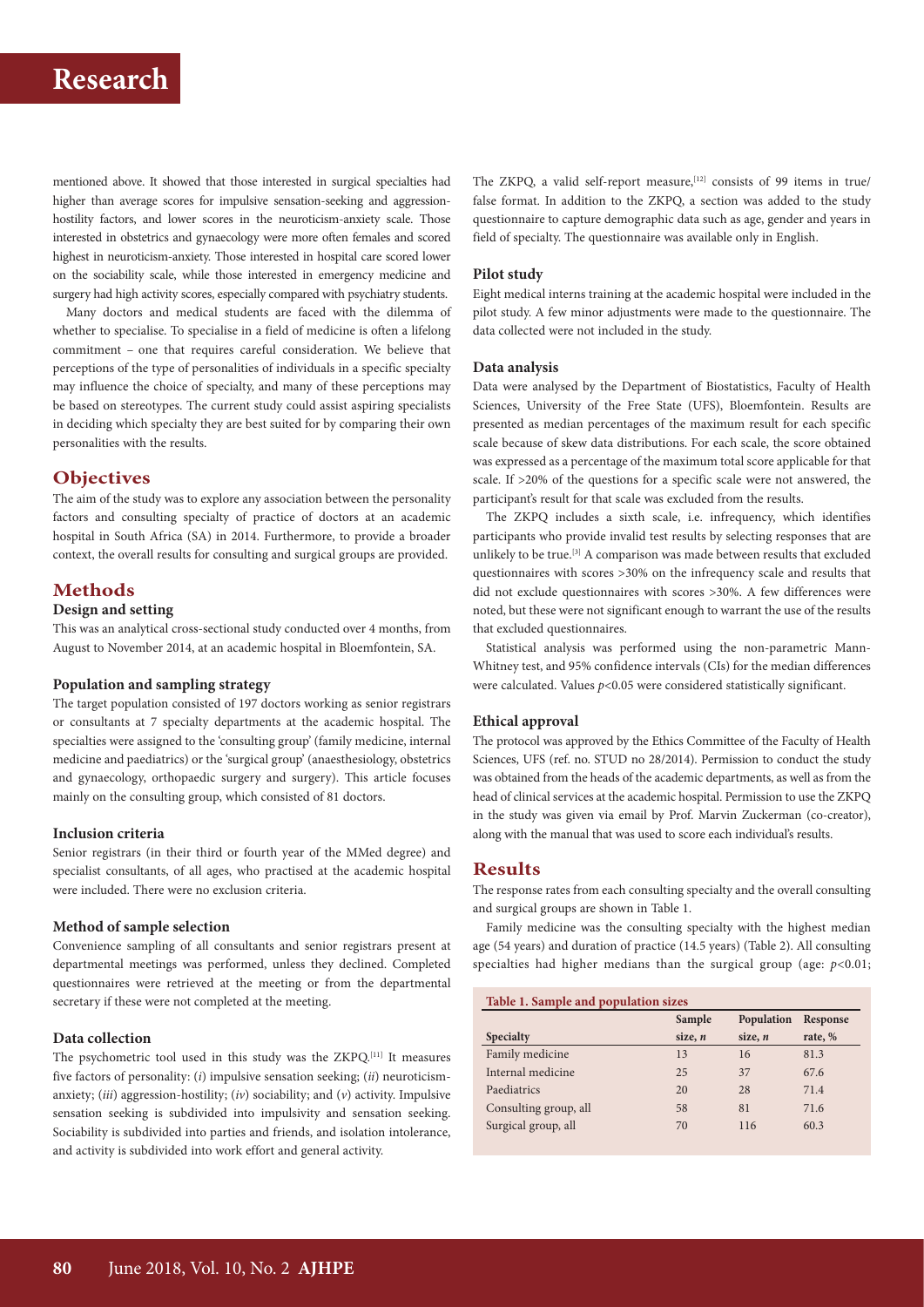95% CI 2 - 10 years; duration of practice: *p*<0.01; 95% CI 1 - 6 years). All consulting specialties had a larger percentage of females than the surgical specialties (*p=*0.03).

#### **Impulsive sensation seeking**

Family medicine had the lowest median score (21.1%) for impulsive sensation seeking (Fig. 1). All three consulting specialties had medians of 36.4% for the subscale sensation seeking. Family medicine and paediatrics both had medians of 0 for the subscale impulsivity. All three consulting specialties had lower medians than the overall surgical group for impulsive sensation seeking  $(p<0.01; 95%$  CI -25.8%; -5.3%) and the subscale sensation seeking  $(p=0.01; 95\% \text{ CI } -27.3\%; -3.6\%).$  The subscale sensation seeking scored higher than impulsivity across consulting and surgical groups.

#### **Neuroticism-anxiety**

Paediatrics scored the highest (44.7%) and internal medicine the lowest (36.8%) for neuroticism-anxiety. The consulting group scored higher than the surgical group (*p=*0.06; 95% CI 0; 15.8%) (Fig. 2).

#### **Aggression-hostility**

Paediatrics scored the highest (23.5%) and family medicine the lowest (11.8%) for aggression*-*hostility (Fig. 3). There was a strong distinction between the two major groups, with the consulting group scoring much lower than the surgical group (*p*<0.01; 95% CI 11.8%; 23.5%).

#### **Sociability**

Internal medicine had the highest score for sociability (25.0%) and the subscale isolation intolerance (37.8%) (Fig. 4). Family medicine scored the highest for the

| <b>Family medicine</b> | Internal medicine | Paediatrics | Consulting, all | Surgical, all |
|------------------------|-------------------|-------------|-----------------|---------------|
| 54.0                   | 36.5              | 40.5        | 42.0            | 35.0          |
| $32 - 65$              | $29 - 64$         | $30 - 63$   | $29 - 65$       | $28 - 78$     |
| 14.5                   | 8.0               | 9.5         | 10.0            | 4.0           |
| $4 - 32$               | $2 - 30$          | $1 - 30$    | $1 - 32$        | $1 - 50$      |
|                        |                   |             |                 |               |
| 9(69.2)                | 12(50.0)          | 9(56.3)     | 30(56.6)        | 49(75.4)      |
| 4(30.8)                | 12(50.0)          | 7(43.7)     | 23(43.4)        | 16(24.6)      |
| 2.25:1                 | 1:1               | 1.3:1       | 1.3:1           | 3.1:1         |
|                        |                   |             |                 |               |

\*Gender missing: internal medicine (*n*=1); paediatrics (*n*=4); consulting, all (*n*=5); surgical, all (*n*=5).



*Fig. 1. Median scores of the different specialties of the consulting group, as well as the overall consulting group and the overall surgical group for the factor impulsive sensation seeking.*



Fig. 2. Median scores of the different specialties of the consulting group, as well as the *overall consulting group and the overall surgical group for the factor neuroticism-anxiety.*

subscale parties and friends (33.3%). The consulting group scored lower than the surgical group for sociability  $(p=0.01; 95\% \text{ CI} -11.8\%; 0)$ .

## **Activity**

Internal medicine scored the lowest on the scale for activity (47.1%), as well as for the subscale general activity (33.3%) (Fig. 5). Paediatrics had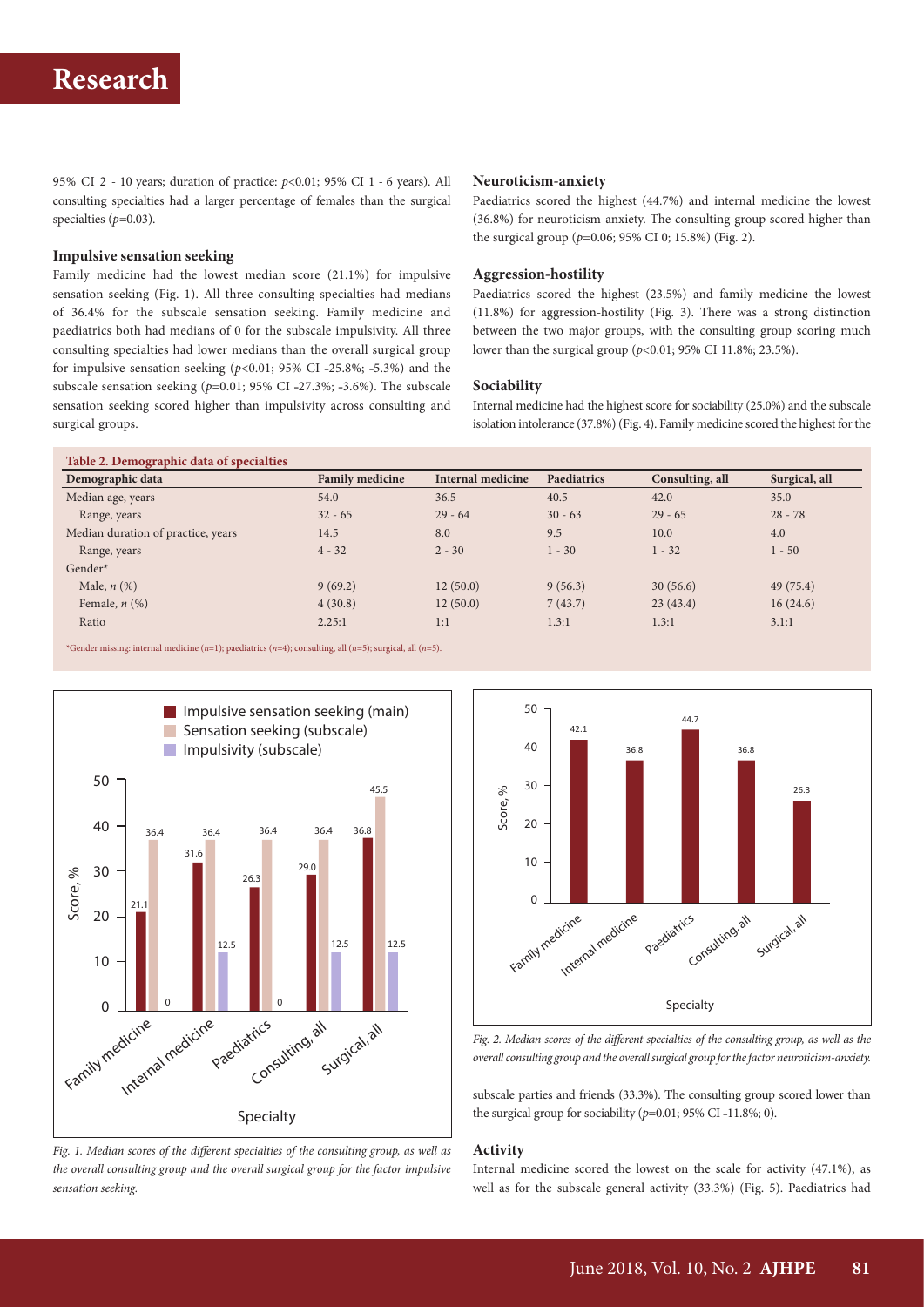





*Fig. 4. Median scores of the different specialties of the consulting group, as well as the overall consulting group and the overall surgical group for the factor sociability.*

the highest score for the subscale work effort (68.8%). The consulting group scored significantly lower than the surgical group for activity  $(p<0.01;$ 95% CI -17.6%; -5.9%), as well as for the subscales general activity ( $p=0.06$ ) and work effort (*p*=0.01).

## **Discussion**

This study was conducted among specialist doctors working at an academic hospital in Bloemfontein. They are therefore either in an academic position or pursuing academic studies. To evaluate a more homogenous group, it was decided that only doctors in the academic setting would be included. Doctors drawn to academics may have a different personality type with different aims in life, compared with doctors in private practice.



*Fig. 5. Median scores of the different specialties of the consulting group, as well as the overall consulting group and the overall surgical group for the factor activity.*

#### **Family medicine**

Family medicine scored the lowest for the factor aggression-hostility. A possible explanation could be the higher median age of this group, causing aggression and hostility to decrease with increasing maturity and experience, while the patient-orientated nature of the practice necessitates non-aggressive behaviour.

Family medicine also had the lowest impulsive sensation-seeking scores. The results suggest that family medicine specialists are in general not risktaking or novelty-seeking individuals. This may again be owing to the higher median age, or the broader scope of the specialty, making it less exciting to the more adrenaline-driven individuals. However, one would expect that a specialty with a broad scope would allow for greater diversity, which is an archetypical need for impulsive and sensation-seeking individuals. Impulsivity was very low across all the specialties. This may be because of high expectations of professional conduct and intolerance to impulsivity in the work environment of medical specialists.

Sociability is 'the tendency to interact with others, enjoyment in being with others, and apparent intolerance for social isolation'. Although sociability may not be a crucial aspect of an effective doctor's personality, proficiency in interpersonal and communication skills is highly regarded by patients, according to a study on patient perspectives on physician behaviour.<sup>[13]</sup> For the sociability scale, family medicine had the lowest score for isolation intolerance (25.0%) and the highest for parties and friends (33.3%). The reverse is true for the other two specialties. It appears, therefore, that family medicine specialists may not so much be asocial as being highly tolerant of social isolation.

An example of a statement from the ZKPQ for work effort is: 'I like a challenging task much more than a routine one', and for general activity: 'I like to be doing things all of the time.' Although family medicine scored lowest of all specialties in the subscale work effort (50.0%), it scored highest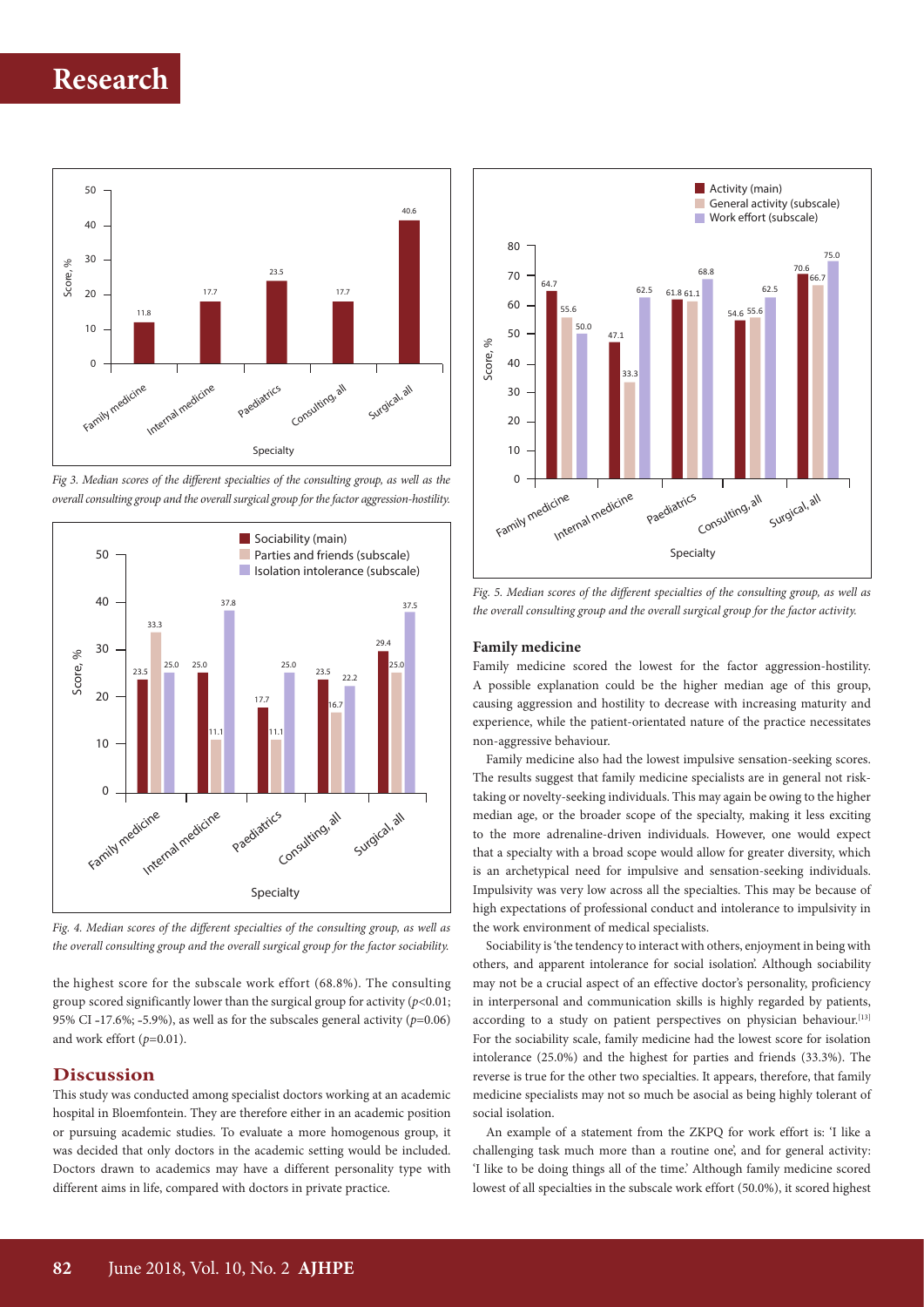in the activity (64.7%) scale. This may indicate that these specialists prefer being busy with multiple activities than focusing on a single challenging task.

#### **Internal medicine**

Internal medicine recorded scores with the widest difference between two subscales: work effort (62.5%) and general activity (33.3%). This could reflect a penchant for hard and challenging work, but not a busy lifestyle. Internal medicine also had the lowest score of the consulting specialties for neuroticism-anxiety and the highest score for sociability, although only marginally in both scales. Under isolation intolerance, internal medicine had a higher score than the overall score for consulting and surgical groups.

#### **Paediatrics**

The highest score for neuroticism-anxiety was observed in this specialty. The researchers hypothesise that paediatricians' preference for caring for and interacting with children may correspond with greater sensitivity and anxiety. In other words, the specialty draws more sensitive and concerned individuals who tend to be more anxious themselves. Hojat and Zuckerman<sup>[3]</sup> showed that there was a greater need in childcare for 'harm avoidance', a trait that they found to correlate with high neuroticism and anxiety.

Paediatrics scored the lowest in sociability. This was surprising, as the authors believed that interaction with children would be associated with a sociable disposition. An aversion to social pressure may be associated with high neuroticism-anxiety, low sociability and a preference for interacting with children and mothers. Furthermore, social interaction with children is different from interacting with peers. It may be that the lack of 'typical' socialising with patients causes a decrease in sociability over time.

 Even though paediatrics had low aggression-hostility scores (23.5%), these were still higher than those of the other two consulting specialties. This was surprising, as it was assumed that people who interact with children would be the least aggressive.

#### **Consulting group v. surgical group**

The surgical group was found to have higher impulsive sensation-seeking scores than the consulting group. This may be attributed to the physically stimulating nature of surgical procedures that attracts 'novelty-seeking' individuals.

The consulting group had higher neuroticism-anxiety, which may be due to differences in the doctor-patient relationship. The consulting group was much less aggressive. This may also be attributed to a difference in patient interaction, with consulting specialists needing to be approachable, as their work is centred on consultations, not procedures.

The consulting group had a lower sociability score than the surgical group. One explanation for this is the higher neuroticism-anxiety of this group, which implies more sensitivity to criticism. Moreover, the need for teamwork during surgical procedures, greater academic emphasis of consulting specialties, higher median age of consulting specialists (42 v. 35 years), and difference in role models may have played a part. The ZKPQ study<sup>[3]</sup> among medical students found that sociability correlated positively with aggression-hostility. However, it was expected that these two factors would be inversely related to each other. Rudeness, impatient behaviour and a quick temper would not normally be associated with good interpersonal

relationships. It may be that a limited amount of aggression-hostility could be perceived as social 'dominance', and therefore greater success in socialising with others. The ZKPQ study<sup>[3]</sup> showed no statistically significant difference in sociability between the medical student groups tested.

A study of 590 medical students in Saudi Arabia, [14] using the ZKPQ, found that those interested in surgical specialties scored higher than all other specialty choice groups on all factors, including neuroticism-anxiety, except for activity.

#### **Study limitations**

The small population and sample sizes for each specialty made generalisation and comparison difficult, and prevented more in-depth analysis into the influence of gender, age and years in field of specialty on personality factors. The study only comprised doctors at an academic hospital, and may not fully reflect the personality types of doctors working in the greater private and public sectors.

Sampling bias was also of concern, as the completion of the questionnaires depended on the availability of doctors. Gender and age were measured, but due to limited sample size, it was not possible to correct for these biases. Recruiting of participants at meetings may have systematically excluded doctors with specific personalities, who do not attend meetings.

The ZKPQ does not exhaust the entire range of personality characteristics that any person can possess, and it is emphasised that the results merely provide indications and suggestions and should not be used to place any individuals into 'boxes'. However, all the specialties had a great range in the minimum and maximum values, demonstrating that specialties are not exclusive of any personality types, but that there may be specialties that are more suited to a person's personality than others.

Although published research generally agrees regarding the grouping of family medicine, internal medicine and paediatrics specialties as primary care/people-orientated/consulting, comparison with other studies are hampered by some differences in categorisation of specialties, e.g. Mehmood *et al.*<sup>[14]</sup> grouped anaesthesiology with hospital-based procedures, whereas we grouped it with surgical specialties.

#### **Conclusion**

The study helped to characterise the personalities of doctors in some specialties, as demonstrated in Bloemfontein, and revealed some of the differences between findings regarding local specialists and results from studies elsewhere.

#### **Recommendations**

Potential future research efforts that we recommend include: (*i*) a comparison of personality factors, such as sociability for different professions; (*ii*) a study comparing the personalities of consulting specialists with correction for gender; and (*iii*) a study on the level of neuroticism-anxiety of South Africans in general.

It could not be confidently ascertained whether choice of specialty was a product of personality, or whether personality was a product of specialty. A study on whether conforming to the personality norm of one's profession has an impact on career satisfaction will substantiate research on personalities and professions. It is known that certain personality traits impact on career satisfaction, $[15-17]$  but it is not known whether conforming to the norm is related to career satisfaction.